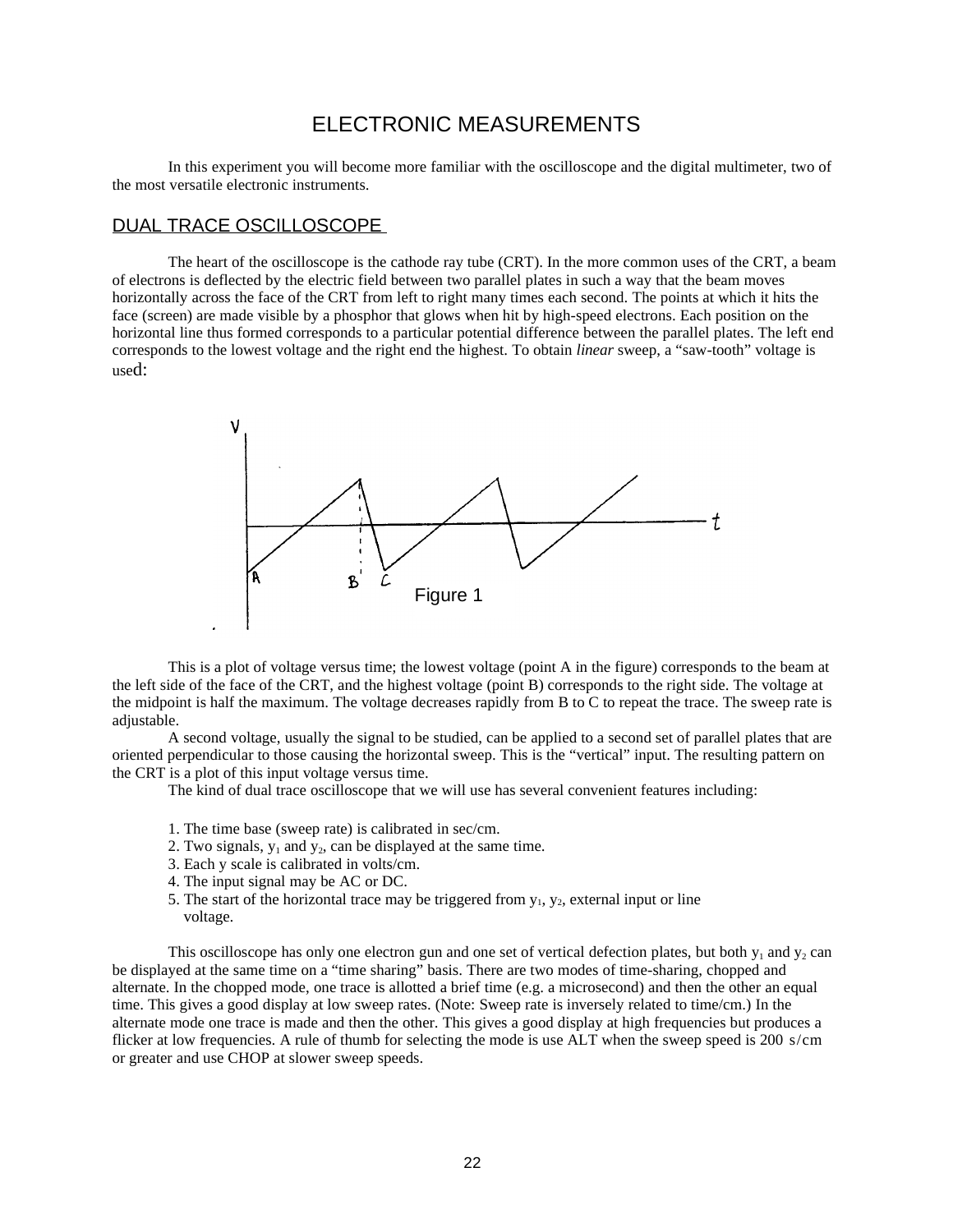## **CAUTION: The black terminals of both the oscilloscope inputs and the signal generator are grounded through the power cords. To avoid unexpected short-circuiting of a device always be sure they are connected to the same point.**

To illustrate the ideas above connect  $y_1$  to the sine output and  $y_2$  to the square wave output of a signal generator. Set the signal generator to 1000 Hz and the scope sweep rate to 200s/cm. With the display set to  $y_1$ , only the sine wave is displayed. Trigger on  $y_1$  and set the trigger level for a stable display. Note the effect of changing the sweep rate and the sensitivity (volts/cm). Select a convenient sensitivity. When the mode is set to  $y_2$ , only the square wave is displayed. When it is on CHOP or ALT both signals are visible. Set on ALT and note that if frequency and sweep rate are decreased by a factor of 10, the pattern is the same but a flicker results. Now set on CHOP with the 1000 Hz frequency and 200s/cm. Adjust the trigger level until you are able to see the small gaps in the trace. Notice the display is acceptable but gapped. Decrease both frequency and sweep rate by a factor of 10 and a good display should result. Increase both by a factor of 10 and gaps become very noticeable. Increase both by an additional factor of 10 and the display becomes so gapped as to be nearly useless.

Return to  $y_1$  (the sine wave). Measure the period of the signal. Compute the frequency. How does this value compare to the signal generator dial setting? Measure the peak-to-peak voltage. The amplitude of the signal is the zero-to-peak voltage, i.e. half the peak-to-peak voltage.

### Half-Wave Rectifier

Make a simple circuit with a 10 kΩ resistor in series with a diode and signal generator as shown in the figure below. (Note the caution above; it still applies.). Connect to  $y_1$ , set the signal generator to give you a 1000Hz signal with a peak voltage of 10V. Explain what you see. What does a diode do?



## DIGITAL MULTIMETER

A. Ohmmeter. Set the meter to ohms  $(\Omega)$ . Be sure not to overlook the prefix k for kilo-ohms or M for mega-ohms. Measure the resistance of the following:

1. Wire-wound rheostat. Connect to one end and the upper bar terminal. Note the effect of moving the sliding contact. Are your readings consistent with the values printed on the rheostat? 2. Oscilloscope input. With the oscilloscope unplugged and set for DC signals, measure the resistance of input  $y_1$ . Do the same for  $y_2$ . Measure from the red lead of  $y_1$  to the red lead of  $y_2$ . Is this what you expected?

3. Your body. Gently hold the metal part of one ohmmeter lead in each hand. Read the meter. What happens when you squeeze more tightly? What change occurs when you wet your fingers and squeeze tightly? What implication does this have in regard to shock hazards? From the resistances you observe compute the current you would have experienced if the wires you were holding had been those to a 120 volt household appliance.